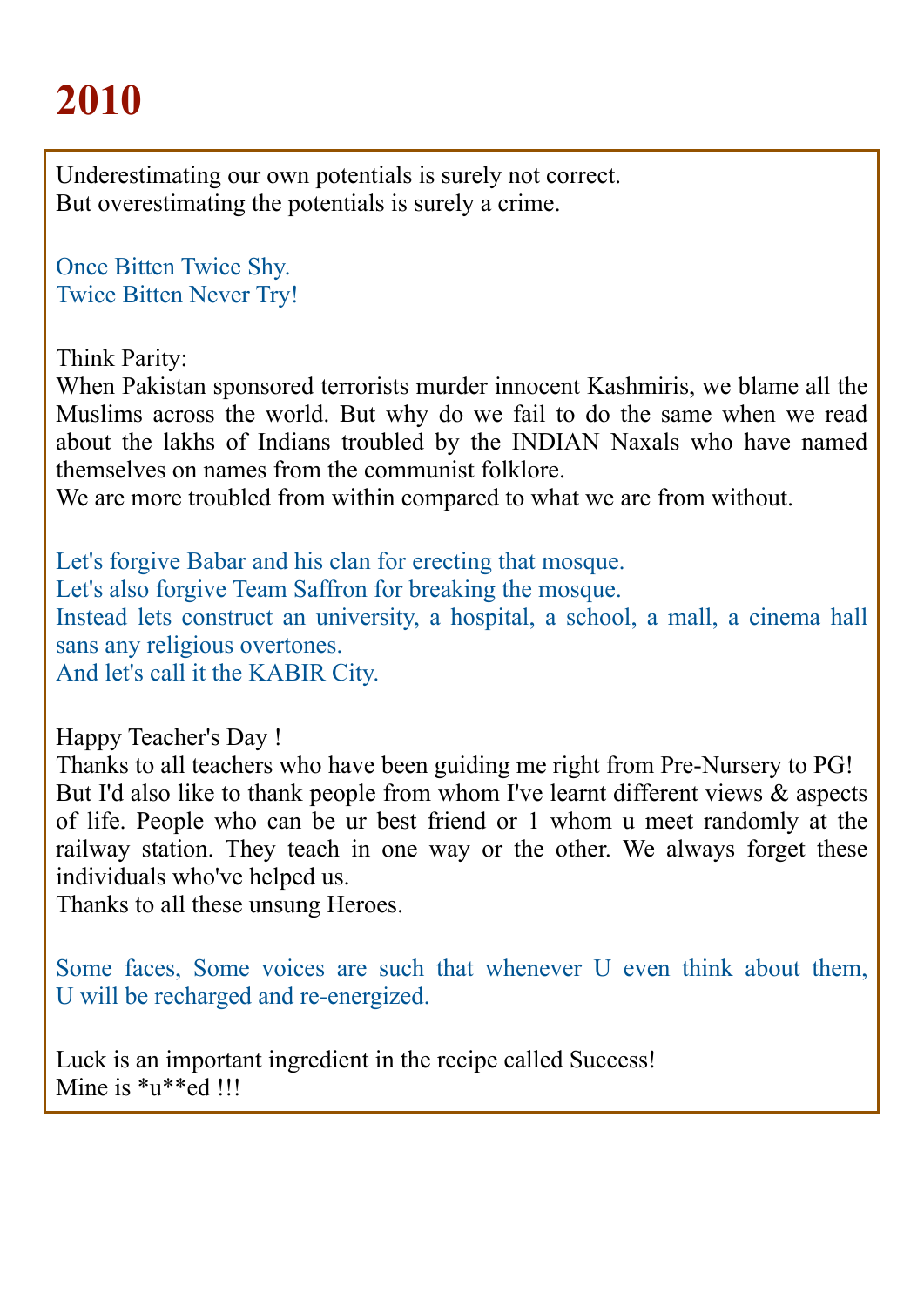3 things I learned from my teachers The best gift for a teacher is when his student exceeds him. Prof. R. K. Pathak. The biggest fault in our teaching system is that we don't value our students. Prof. C. K. Desai. Teaching helps you to stay young bcoz you are surrounded by youth all your life. Prof. A. A. Sakle.

I'm trying to achieve the first, avoid the second & enjoy the third.

A friend in need is a friend indeed. But a friend who calls only when he is in need is certainly not a friend indeed.

चेहरा लहज़ा बता देता है |

और लहज़ा आपकी औकात !

In a recent wedding (I was surprisingly invited), I munched on the अकतः thinking it to be some eatable! My host asked me how long had I been away from the society. I couldn't answer. It seems I live in a parallel universe to what we call the society. God help me !!!

It's said that Xth board exams are the first stepping stones to success. Parents and teachers love to preach about decreasing morals of the kids! Then my question is why they indulge their kids in copying during the boards at the very first steps and morally degrade them and make them cheaters and eventually losers for life !

Happy Women's Day to the feminine part of the world. And yeh mai dil se keh raha hoon kyunki inse mujhe bahut dar lagta hai !!!!!!!!

Loneliness is a disease and I'm suffering from it ! To make matters worse, I'm not my best friend either !

Why are we afraid of everyone?

This unwanted, intolerable, inherent fear is the main reason why that poor girl was stabbed and killed by four miscreants in front of KDK college, Nagpur while all the onlookers and passerbys gazed with unfathomable silence and inability to respond!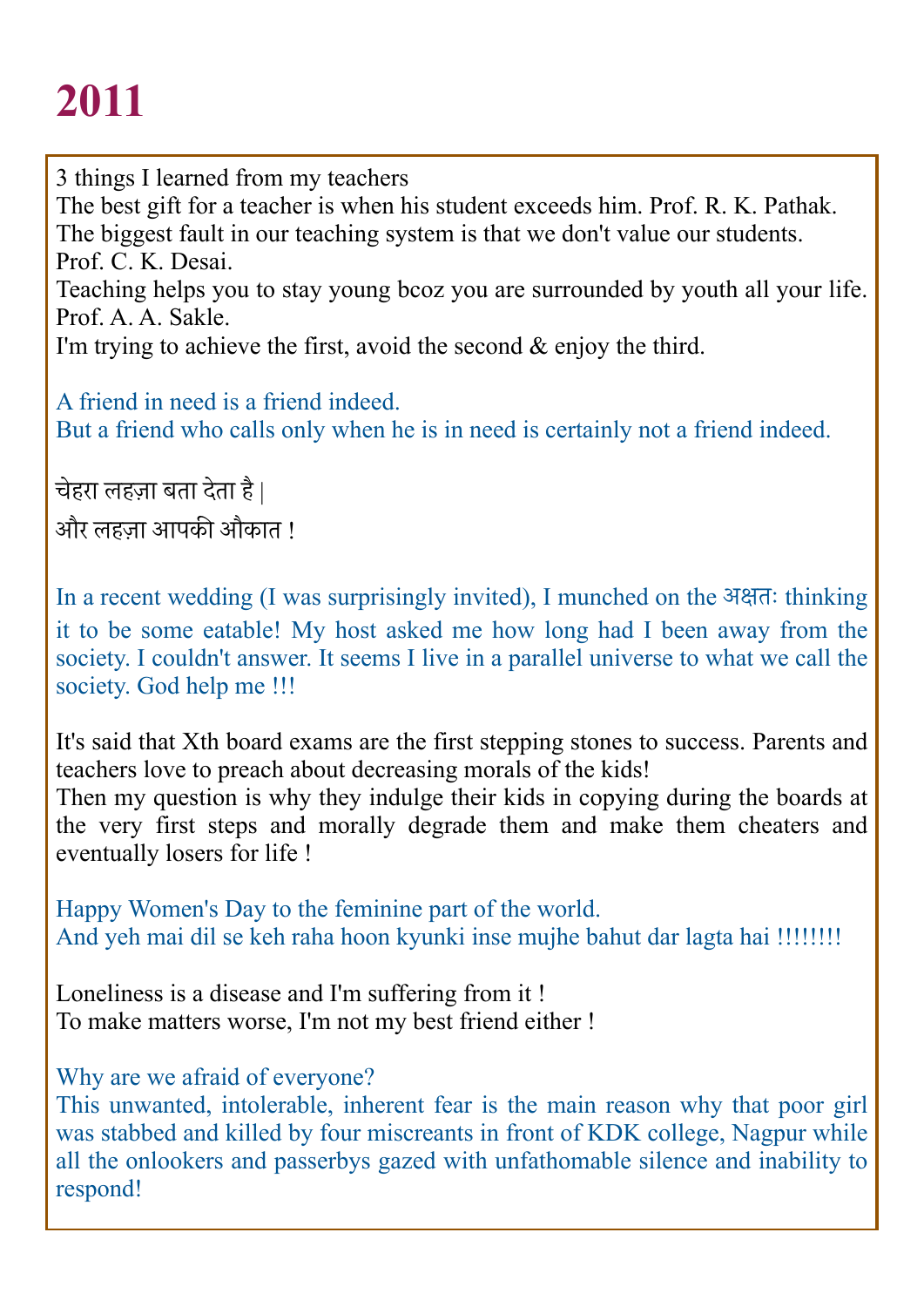One thing I'm sure that my calling is correct. I love to teach. Or is it the "बकर " from which the बेचारे students can't escape.

Baba Ramdev ki "Anshan Leela" se kahin Sarkar ki "Ihleela" khatam na ho jaaye!

Feluda said, "Bhaba Practice karo"

i.e. Practice "Thinking".

In this era of outsourcing, we have even outsourced our thinking. To become normal again, we have to practice a basic thing like Thinking again.

A man is not respected because of letters or bunch of letters preceding or succeeding one's name. He is respected because of his nature and work! Respect is earned and achieved. It cannot be begged or asked for!

Interference results in periodic constructive and destructive patterns in optics. But in real life it seldom results in constructive patterns.

There are two ways to make a line shorter: Easy way is to erase a part of it. But the difficult one is to make a line longer than it. Choose ur alternative.

Any speech is accepted by 60% of the audience. 30% cannot comprehend or relate to the topic. And the rest 10% think the speaker to be stupid as they are already abreast of the topic.

But the joke is that almost all of us have been in all the 4 positions one time or the other.

I never knew that it's so fun to be silent! Nowadays I try not to comment on each and every issue. And it's funny to listen to what I generally would say in a discussion! But I'm miles away from being a complete mute spectator. That will need practice!

Back from a land where 8:53 means 8:53 to a land where 8:53 is any time between  $8.55$  to  $9.251$ 

विनय उसे ही शोभा देती है जिसके पास अहंकार योग्य Talent हो!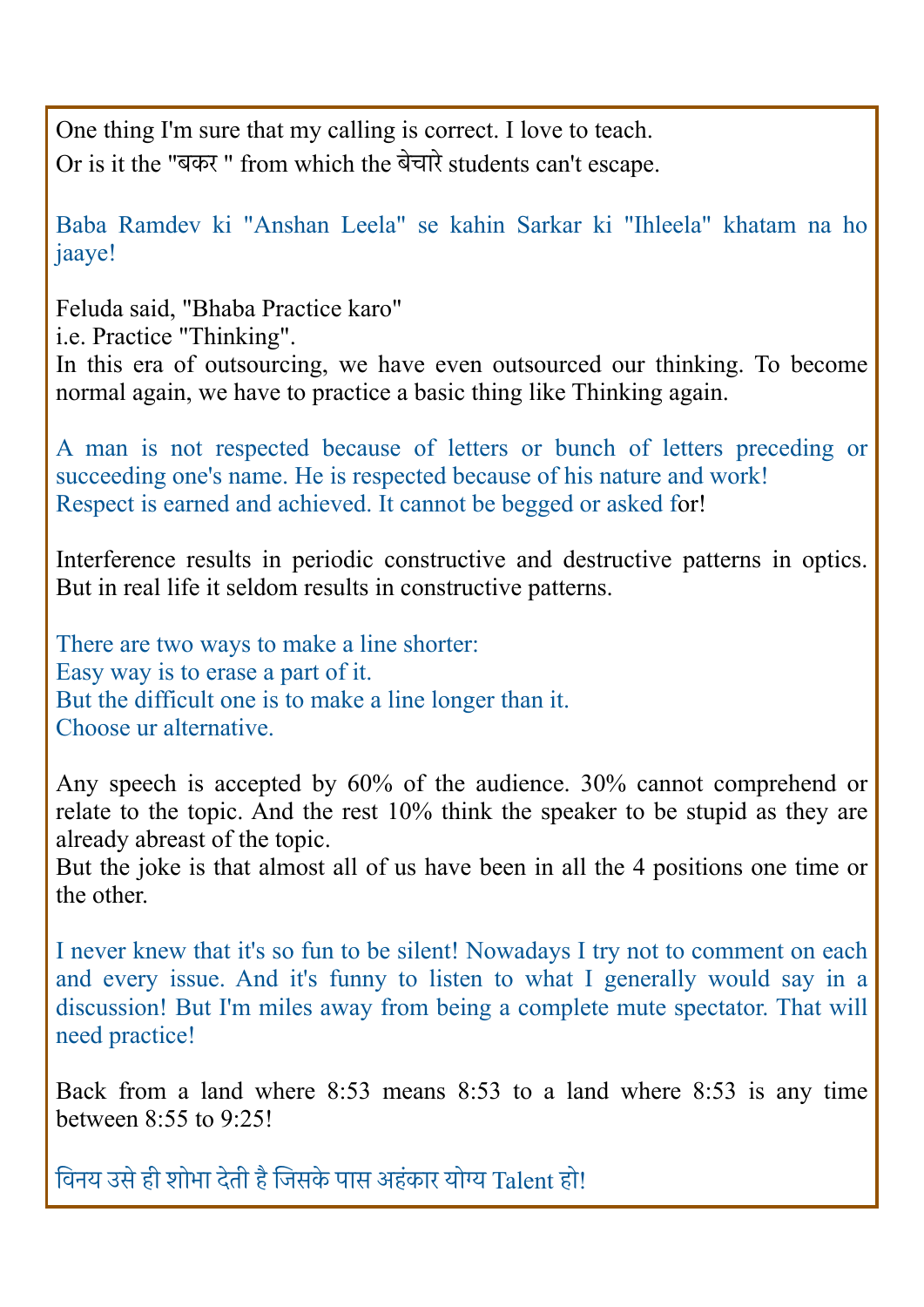Completed 1 month at Institute of Science. The only thing i can say about what it feels is that it feels really funny!!!!!!

Most of us are too busy doing productive work. We don't have time for others. The only answer from many of my friends is that he or she is busy. I can only say that if you are busy after work hours means that either you are incapable or are not working hard!

Two things everyone can learn from Dhoni: 1> Keep your cool. 2> Believe in yourself.

And success will be yours!

Test Cricket without Rahul Dravid will be unimaginable!!!!!! If Sachin stands for greatness, Rahul is the symbol of perfection. I feel only if he would have been born in a non-Sachin, non-Lara era; few could have come closer to him!

Sachin's 53% centuries have resulted in wins whereas its 71% for Ponting. Hence critics are saying that Sachin is not a match winner. They should find how many wickets were taken by Indian bowlers in these 100 matches & how many were taken by Australians!

कड़वे मुँह में मीठा भी कड़वा लगता है!

A real loser is somebody who is so afraid of not winning that they don't even try.

Critics say that Sehwag is devoid of a cricketing brain. But he seems to be the only one who understands the concepts of Net Run Rate & Avoiding late over finishes!

All of us need a lot of cardio exercises. Others do their exercises themselves. Busy Mumbaikars created Mumbai Indians!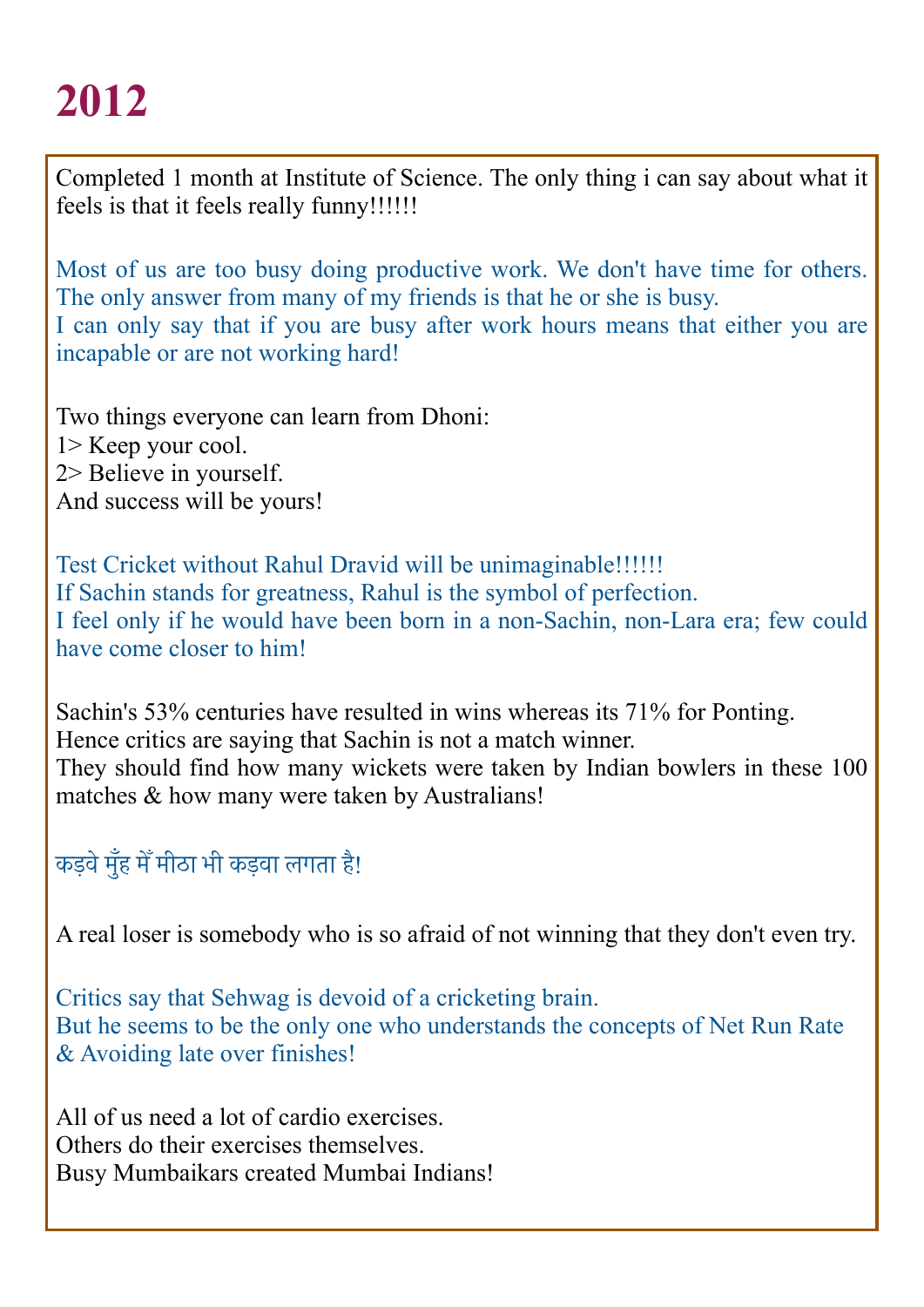There are people who make difficult things easier. They r the winners. And then there are people who strive to make the easiest things the most difficult. They r the losers!

Apathy is that, losers always outnumber the winners!

The rupee travels a lot longer in rural Bengal. The trouble is it is slower as well. And for some unknown reason, roads are narrow and encroachments wider.

The perennial underdogs of IPL have GAUTI(n)to the finals. AMAZING! Chak De (SR)KKR!

First time I enjoyed giving NET as there was no pressure of clearing it!

What a Bosonic moment for Physics! Higgs or not will take some time. My fingers are crossed for it being Higgs. But it has at least answered the half-cooked specialists of the media that a Black Hole cannot be created in the LHC! Fools!

On Pranabda becoming the First citizen of India, the Bengali in me is certainly very happy.

As no other Bengali seems to be in the radar who can ascend to the highest post in the coming few decades, it makes me even more proud!

My childhood hero, Neil Armstrong is no more.

Obama has said that he was an American Hero who inspired a whole generation of Americans to excel.

I'd say he was an hero to a whole generation including me who were inspired by him to achieve the unachievable.

The Human system requires constant updation or else it falls prey to a host of viruses.

One day of Bachelorhood. Kal se zindagi ki nayi innings shuru! Thrilled, excited, petrified, scared. All at the same time.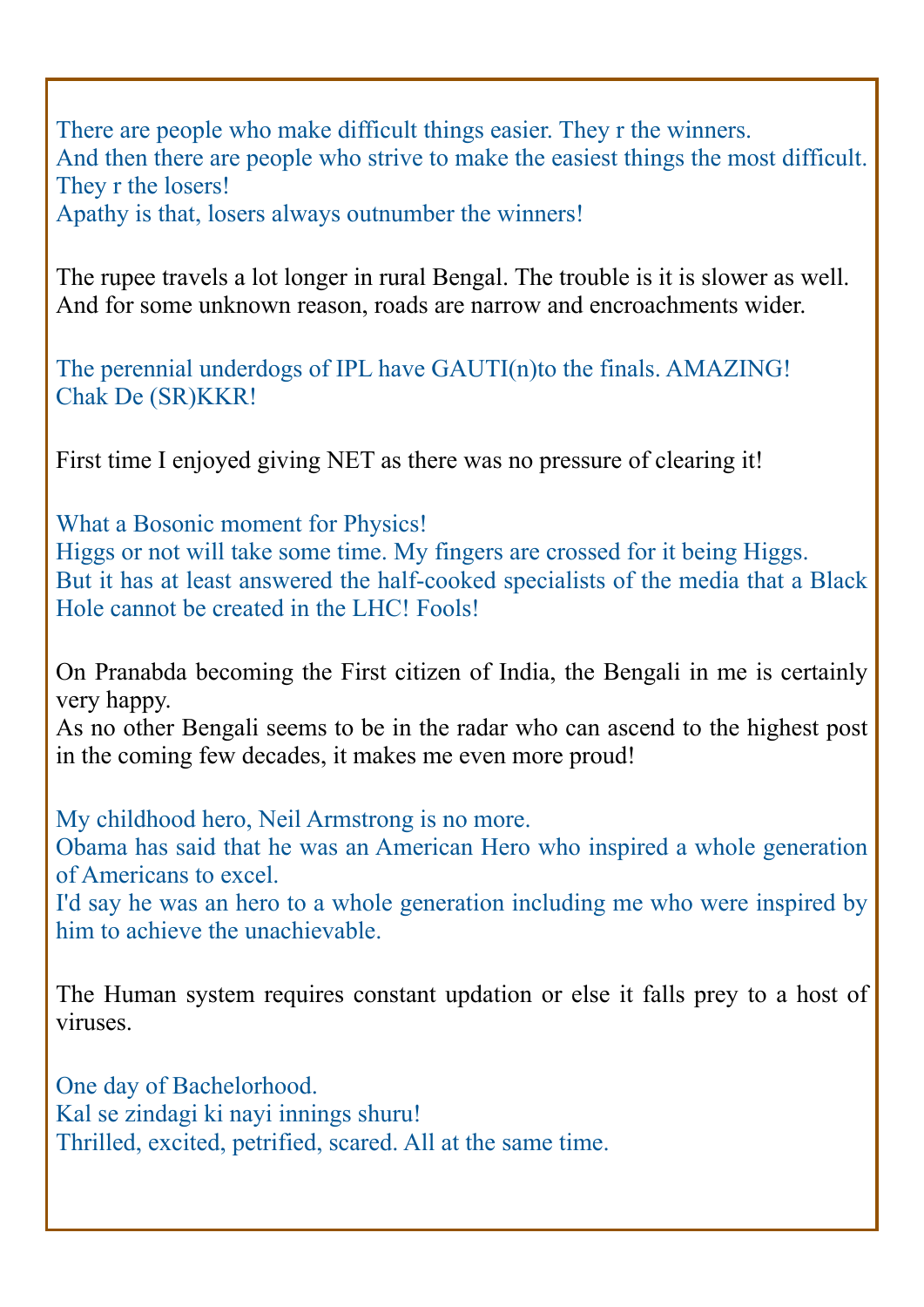SP-Hybridization will start in another 3 hours. We both wish for ur blessings and love!

Women are being harassed. Politicians are fighting. Corruption is alarmingly increasing. Moral values are decreasing. Communal Hatred is increasing. Harmony seems to be a word only in the dictionary. Security is deploring. Is this what will actually bring the world to an end on doomsday tomorrow.

It's 1 am in Mexico (Mayan World). And they are safe. So doomsday postponed.

Sachin Ramesh Tendulkar retires. The cricket field won't be same hence after. I personally want him to retire by hitting the 50th century to Pakistan and end the era where he began. But then we mortals can't understand GOD.

Had a superb year.

Hoping for a even better year for not only us but the entire civilization. let the doomsday fall on all the culprits howsoever insignificant they be!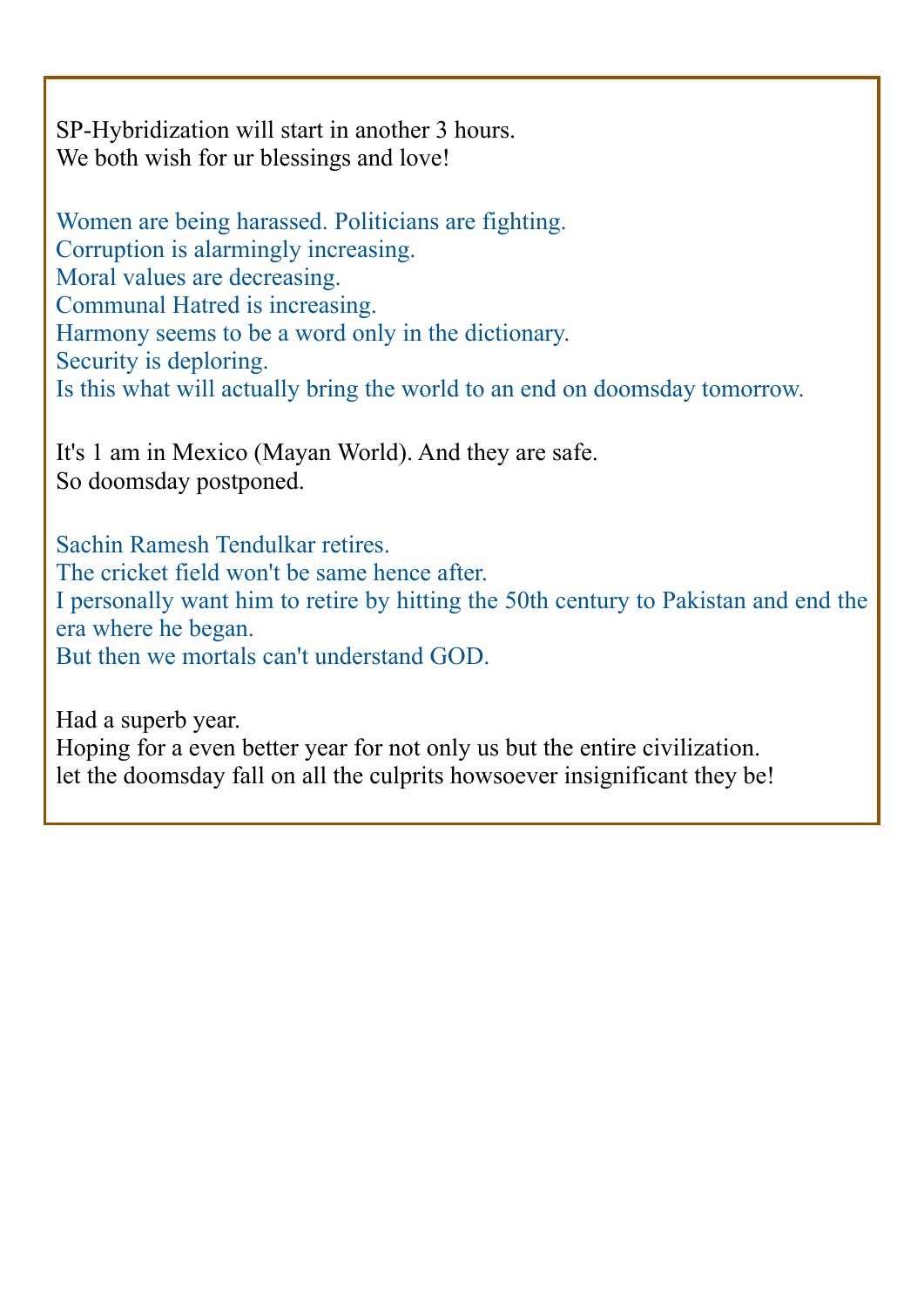Was at Yogesh-Chetana's reception yesterday. It may sound mean but naye bakre ko katte dekh dil ko paishachik sukun mila. Let the tribe increase!

Most of us are Excellent followers and Worst leaders! Until and unless we improve on the second front, a developed nation is way beyond our reach. Happy Republic Day.

Marriage has suited me. All my pants are becoming tight. Need to go back to my morning jog.

Tragedy of Human Nature: Nobody wants to commit mistakes and hurt others. But if someone tries to rectify our mistakes, the only thing that gets hurt is our **EGO!** 

There are 3 kinds of losers:

1] One who thinks himself a loser even without participating.

2] One who declares himself a winner without participating.

3] One who participates and loses.

Only the third kind can win ever again.

 $2013$ 

The sum of last two digits is square of first two digits. The sum of first three digits is equal to the fourth digit. The sum of non zero digits is equal to the multiplication of the non zero digits. The subtraction of third digit from the fourth gives the addition of first two digits.

Four years ago, I was the student and Dipankar Sir was my project guide. Today I was the guide and Dipika was the student. She fared far better than what I did in my viva!

It's not One sided! It's Lopsided! @RR vs MI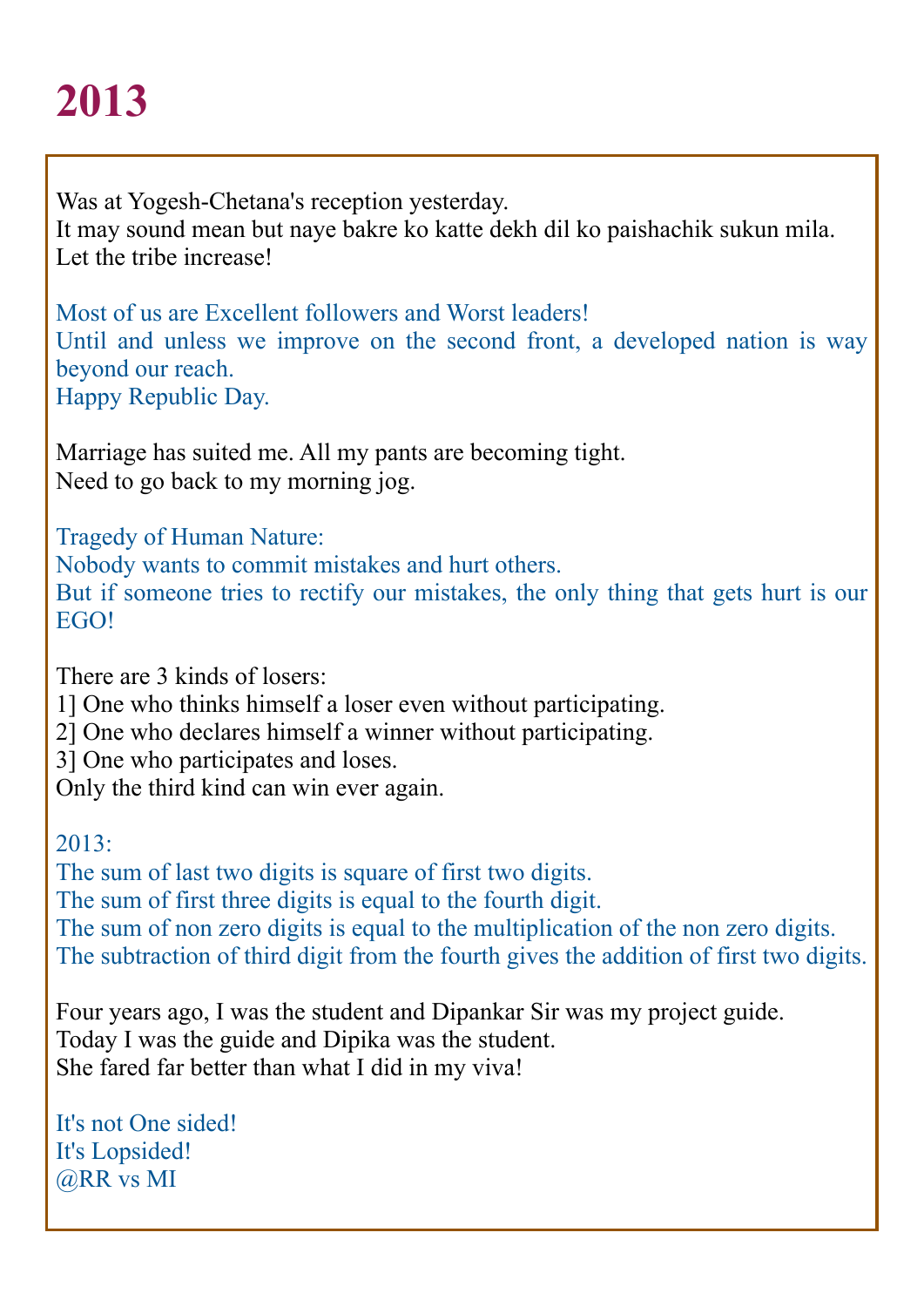U have to derail ur mind to board Chennai Express!

Gayle storm today graduated to Gayle Tornado!

Ashwin opening the BATTING for CSK.

It seems CSK wants to provide 1 Lakh rupees Star Plus gift voucher to him for the most innovative idea.

1> Sab kuchh karna Rayudu ka ego hurt nahi karna!

2> Team ka sabse bada BEHRA, Ashish Nehra

3> Ambani's son comes in which vehicle?

Dardnak Delhi ki Dardnak kahani continues!

A cat has 9 lives. Yousuf Pathan has 999. (If U don't believe me check the number on his shirt)

What a night it was!!!

Both of us were super excited for our first holidays. But Railways had other plans. They re-routed our train. So we cancelled our tickets. Bought General tickets. Boarded Darjeeling Mail. Adjusted with the TTE, got a berth to sleep and now are on our way.

Should I call it scary, adventurous or mystically romantic !!!!

Back to Maharashtra. Neither I nor my mobile will be in roaming for quite a few months to come.

If Mr. Modi becomes the PM next year, Fafda and Khakra will replace Pizza and Pasta.

Everyone to the seasoned politicians: AAP ne to aap sab ki laga di !!!

This might seem racist but it's the power of M S Dhoni that after Chennai praising him for years now entire Ranchi is shouting Chennaiii.. (Biharis praising Madrasis!!! That's National Integration)